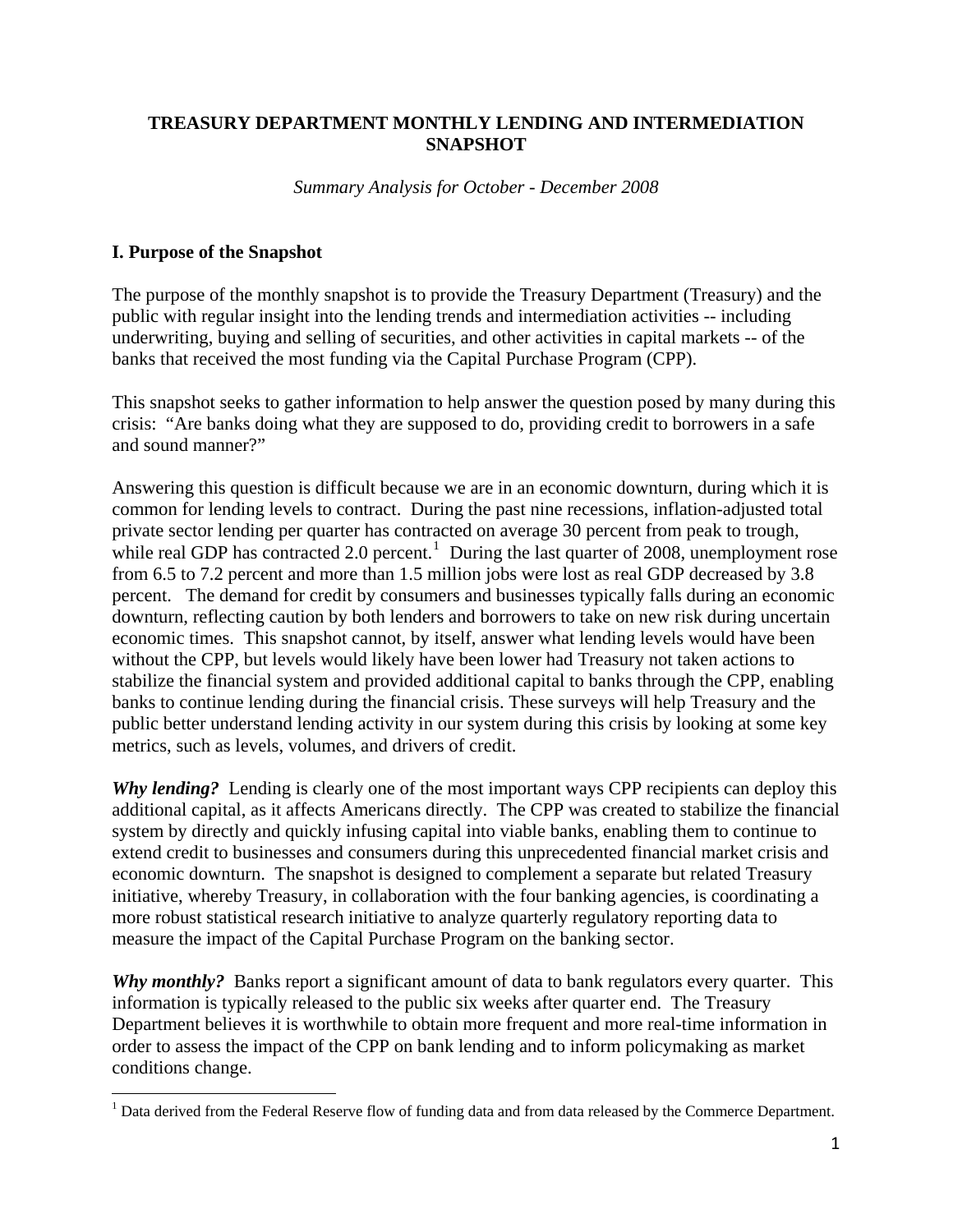*Why only the top banks?* The largest recipients of CPP funds represent a significant proportion of the banking system, or roughly 75 percent of bank holding company assets. These banks are diverse in terms of size, business focus, customer base, geographic coverage and product and service offerings. Treasury wanted to quickly but effectively provide an objective analysis to the public on this important topic and this targeted survey allows us to do that faster than otherwise possible. In addition, Treasury is in the process of developing a more streamlined snapshot for smaller institutions.

## **II. Snapshot Design**

The snapshot contains quantitative information on three major categories of lending – consumer, commercial, and other activities – based on banks' internal reporting, as well as commentary to explain changes in lending levels for each category. In addition, the snapshot contains a qualitative section that provides market color on lending demand and credit standards generally to help Treasury and the public meaningfully and accurately interpret the quantitative data.

*Why base the quantitative data on internal reporting?* Treasury believes that it is critical to provide the public and Congress with as much information as possible about the programs we are implementing to stabilize the financial system. In this spirit, the snapshot has been designed to collect new information on a more frequent basis from banks. In order to do this, Treasury must utilize banks' internal reporting. This snapshot complements the detailed quarterly reports provided by banks on activities and financial condition to regulators, which is also publicly available. The Treasury snapshot is focused on lending activities and will be issued on a monthly basis. This information will also help guide policy making going forward as Treasury and the federal regulators continue to coordinate to develop a comprehensive response to the unprecedented financial markets crisis.

*Why include both commentary and a qualitative section?* Lending levels are a function of credit availability, which is in banks' control, as well as a host of factors outside of banks' control: loan demand, borrower creditworthiness, capital markets liquidity, the macroeconomic environment, etc. The purpose of the commentary and qualitative section is to allow banks to provide color on the interaction of these variables so that readers can put the banks' information in context and draw meaningful conclusions from the quantitative data.

*What are the limits of the snapshot?* The snapshot's reliance on internal reporting means that aggregation by loan category and comparisons of asset and origination levels across firms may be imperfect. Snapshot readers should focus on trends within a firm across time, particularly in percentage change terms, a fact that is reflected in Treasury's summary analysis.

#### **III. Summary analysis**

1 Despite significant headwinds posed by unprecedented financial market crisis and economic turn, banks continued to originate, refinance and renew loans. Significant challenges facing both banks and consumers that impact demand for and extension of credit include the shut down of various credit markets and the process of loan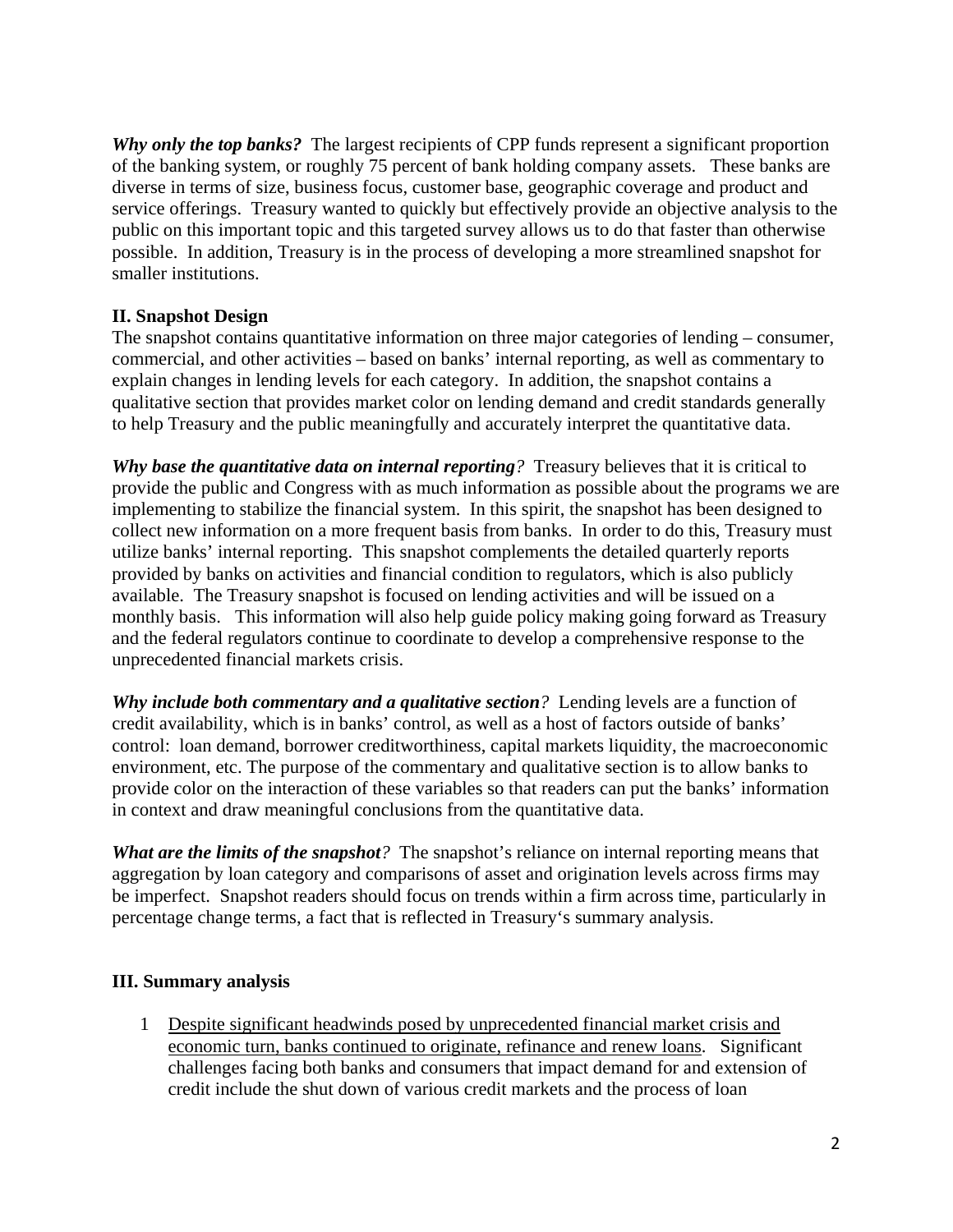securitization. In addition, during the last quarter of 2008, unemployment rose from 6.5 to 7.2 percent and more than 1.5 million jobs were lost as real GDP decreased by 3.8 percent, all of which increase the caution of consumers in taking on new loans and typically reduce demand for loans during a downturn. In addition, the crisis has negatively impacted confidence in our financial system, limiting banks' ability to raise private capital that enables them to increase consumer and business lending.

Please see the attached table detailing each bank's loan originations over the period of the survey.

- 2 Due to decreasing loan demand and tighter underwriting standards, as well as other factors such as charge-offs, or losses written off on loans, banks reported a general trend of modestly declining total loan balances.
	- a. *From October to December, total residential mortgage balances across the twenty banks was essentially flat*. The median percent change in total residential mortgage balances was a decrease of 1 percent.
	- b. *For the same period, corporate loan balances decreased slightly*. The median percent change in total loan balances across banks was a decrease of 1 percent. Ten banks experienced increases in total loan balances. The driver of the decrease was softening loan demand, particularly by smaller businesses, as noted by several banks.
	- c. *Credit card borrowing increased, while available credit decreased*. The median percent change in average total loan balance for U.S. credit cards was an increase of 2 percent. The median percent change in total used and unused commitments for U.S. credit cards was essentially flat. For banks with the largest credit card loan balances, the decrease was more marked.
	- d. *In commercial real estate, renewals of existing accounts increased significantly, while new commitments decreased significantly*. The median percent change in renewals of existing accounts was an increase of 55 percent. The median percent change in new commitments was a decrease of 19 percent. Many banks noted challenges in this space, including "negligible" residential home builder loan demand and weaker construction and development activity, softening with regards to retailers, an uncertain outlook with regards to office space, and the continued dislocation of the commercial mortgage backed securities (CMBS) market.
- 3 Outside factors played a big role in driving month-on-month changes. In general, lending activity decreased from October to November and then picked back up from November to December. Drivers of this phenomenon varied by loan type.
	- a. A substantial increase in residential mortgage demand/applications from November to December was largely attributed to falling rates, driven by initiatives by Treasury, the Federal Reserve and other federal regulators.
	- b. A similar trend was observed in the area of corporate lending, where the December increase in loan demand was attributed by several banks to diminished borrower access to other debt markets such as the commercial paper market, which effectively shut down in October 2008 due to the credit crisis. This market funds both financial and non-financial companies across the U.S. and its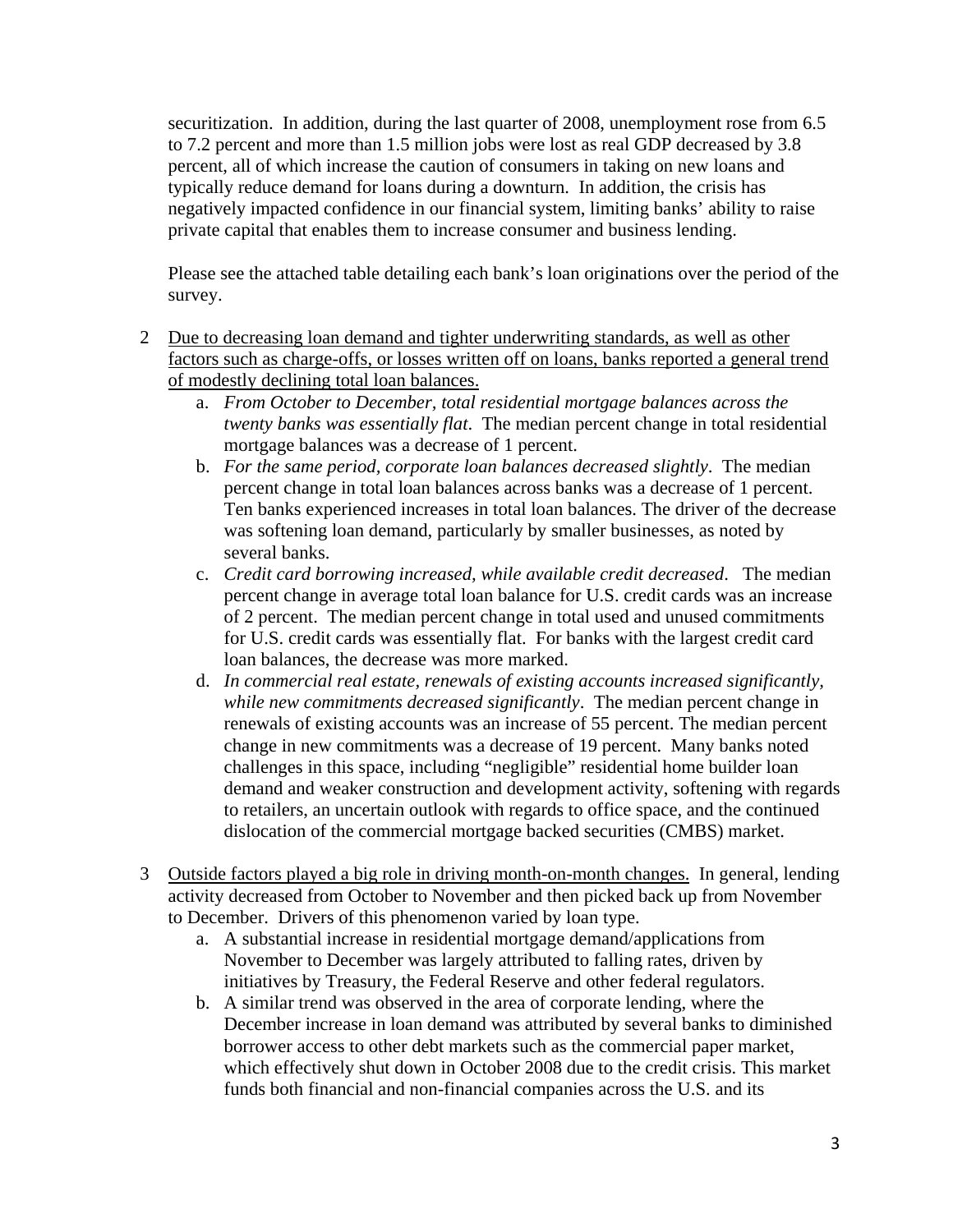breakdown forced corporate borrowers to increase their relative use of bank debt as a source of replacement funding.

c. Similarly, the FDIC's Temporary Liquidity Guarantee Program (TLGP) provided a significant boost to debt underwriting which had been quiet for some time. The TLFP was launched in conjunction with the CPP in October 2008 as another measure by the federal government to strengthen confidence and encourage liquidity in the banking system by guaranteeing newly issued senior unsecured debt by banks and other institutions. The median percent change across firms from October to November was an increase of 39 percent, and from November to December the median percent change was an increase of was 74 percent.

### **IV. Process going forward**

The Treasury Department will continue to refine this monthly analysis, including potentially other formats for presenting the data. While this initial snapshot included survey data from a three month period extending back to the launch of the CPP, monthly snapshots going forward will reflect data from the prior month only.

In addition, as noted above, Treasury is working with the federal banking agencies (Federal Reserve, FDIC, OCC and OTS) to conduct research on the impact that the Troubled Assets Relief Program and other federal programs have had on banks' health, lending and financial intermediation. Treasury anticipates publishing this analysis as it becomes available.